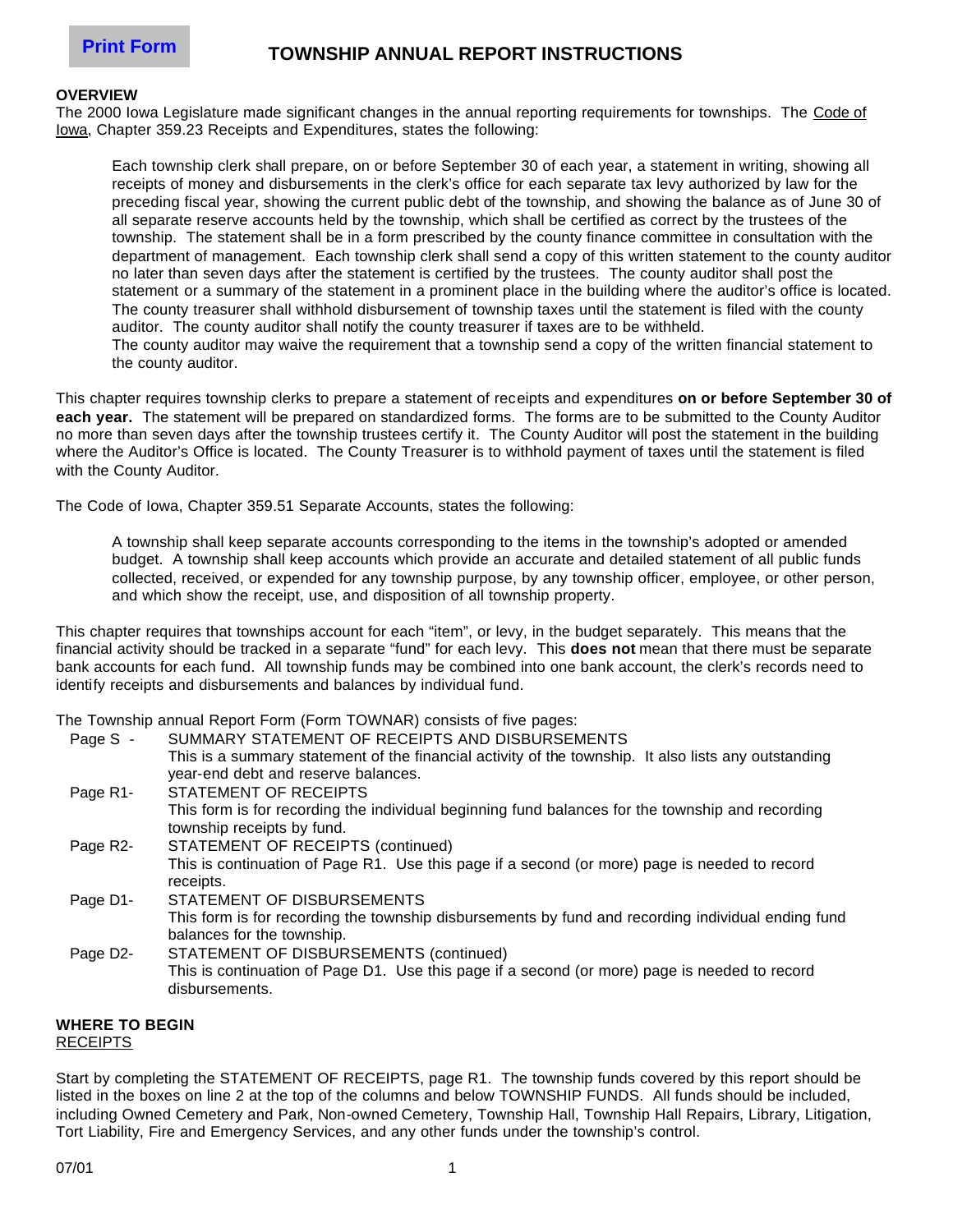### **TOWNSHIP ANNUAL REPORT INSTRUCTIONS**

Fill in the County and Township name and the Fiscal Year covered by the report.

BEGINNING FUND BALANCE – List the fund balance at the start of the year for each fund. The Total Fund Balance is made up of any cash on hand (petty cash), money in checking and savings accounts and in certificates of deposit, and any other funds belong to the township. July 1 balances in reserves for fire and emergency services are also included.

RECEIPTS DURING FISCAL YEAR – List receipts for the year in the appropriate fund column. If you need more than one page to list receipts, use one or more of Page R2; total each individual page and include the total of all attached pages on line 38 – TOTAL REVENUE FROM ATTACHED PAGES on Page R1.

Add the receipts on Page R1 and line 38 – TOTAL REVENUE FROM ATTACHED PAGES and put the total on line 39 – TOTAL REVENUE FOR YEAR.

TOTAL TO BE ACCOUNTED FOR – Add line 7 – TOTAL BEGINNING FUND BALANCE and line 39 – TOTAL REVENUE FOR THE YEAR.

### DISBURSEMENTS

The STATEMENT OF DISBURSEMENTS, Page D1, should be completed next. Fill in the County and Township name and the Fiscal Year covered by the report. The Township Funds should be in the same columns as used on line 2 of the STATEMENT OF RECEIPTS. List disbursements for the year in the appropriate fund column. If you need more than one page to list disbursements, use one or more of Page D2; total each individual page and include the total of all attached pages on line 33 – TOTAL DISBURSEMENTS FROM ATTACHED PAGES on Page D1.

Add the disbursements on Page D1 and line 33 – TOTAL DISBURSEMENTS FROM ATTACHED PAGES and put the total on line 34 – TOTAL DISBURSEMENTS FOR YEAR.

ENDING FUND BALANCE – List the fund balance at the end of the year for each fund. The Total Fund Balance is made up of any cash on hand (petty cash), money in checking and savings accounts and in certificates of deposit, and any other funds belonging to the township. June 30 balances in reserves for fire and emergency services are also included.

TOTAL TO BE ACCOUNTED FOR – Add line 34 – TOTAL DISBURSEMENTS FOR YEAR and line 39 – TOTAL ENDING FUND BALANCE. Page D1, line 40 **MUST AGREE WITH** line 40 on Page R1.

#### SUMMARY

The SUMMARY STATEMENT OF RECEIPTS AND DISBURSEMENTS, Page S, is completed using information from the STATEMENT OF RECEIPTS and the STATEMENT OF DISBURSEMENTS forms. Fill in the County and Township name and the Fiscal Year covered by the report. The Township Funds should be in the same columns as used on line 2 of the STATEMENT OF RECEIPTS. The beginning fund balances from line 7 of Page R1 should be put on Line 2. The Total Revenue on Line 39 of Page R2 should be put on line 3. The Total Disbursements on line 34 of Page D1 should be put on line 4. The Ending Fund Balances on Line 39 of Page D1 should be put on Line 5. Line 2 plus line 3 minus line 4 should equal line 5.

Any bonds or other public debt of the township should be shown on line 6 in the appropriate column.

Any reserve funds at the end of the year should be shown on Line 7 in the appropriate column.

#### **CERTIFICATION**

The Summary should be certified by the Trustees and signed by the Clerk and Trustees. The Statement must be submitted to the County Auditor within seven days after it is certified by the trustees.

If you need additional assistance, contact your County Auditor.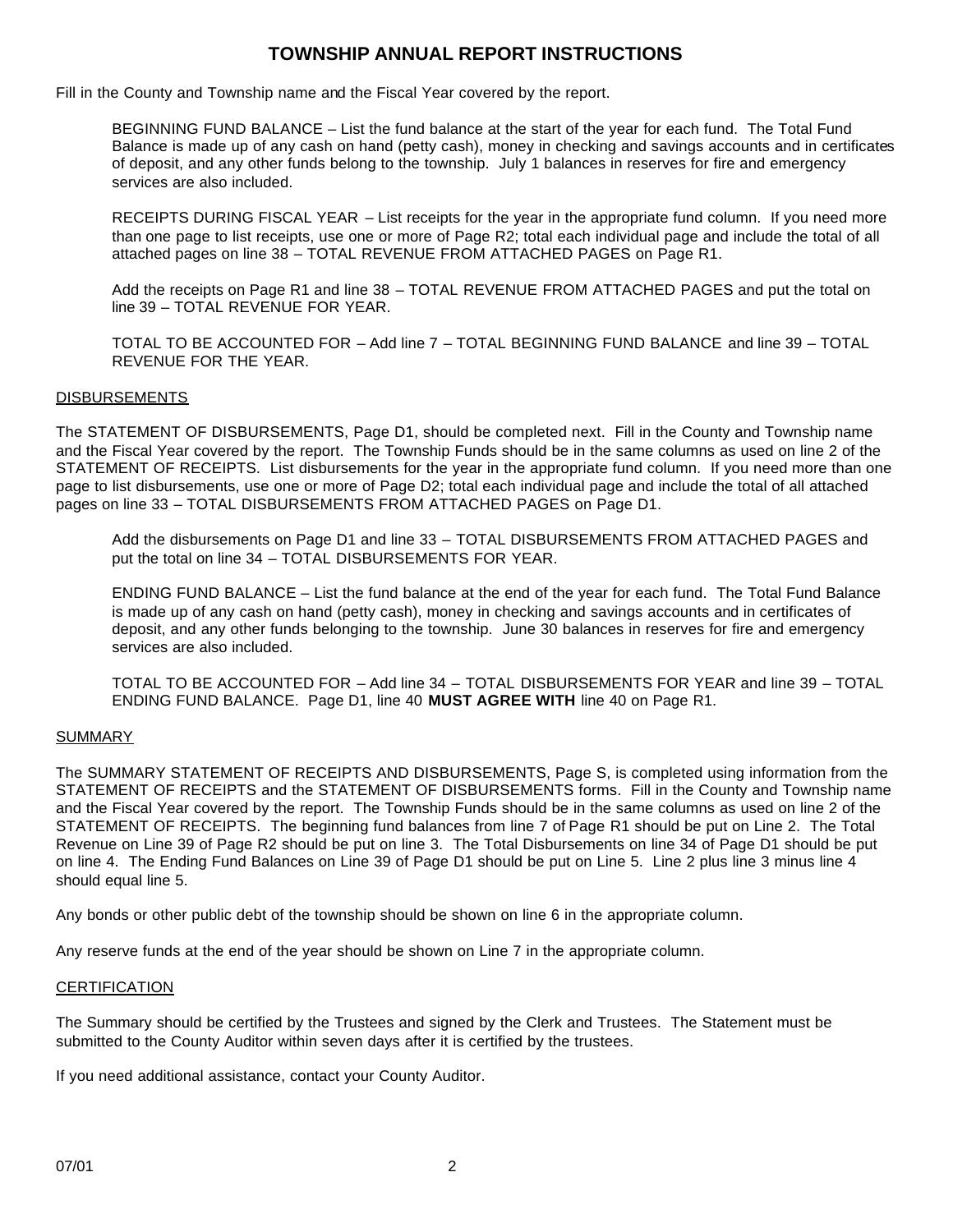Page R1

| COUNTY, _____<br>TO<br>Fiscal Year July 1, _____ |                              |                                        |                              |  | TOWNSHIP CLERK'S STATEMENT OF RECEIPTS AND DISBURSEMENTS |               |  |  |  |              |
|--------------------------------------------------|------------------------------|----------------------------------------|------------------------------|--|----------------------------------------------------------|---------------|--|--|--|--------------|
|                                                  |                              |                                        |                              |  |                                                          | thru June 30, |  |  |  |              |
| $\mathbf{1}$                                     | <b>STATEMENT OF RECEIPTS</b> |                                        |                              |  | <b>TOWNSHIP FUNDS</b>                                    |               |  |  |  |              |
|                                                  |                              |                                        |                              |  |                                                          |               |  |  |  |              |
|                                                  |                              |                                        |                              |  |                                                          |               |  |  |  |              |
| $\overline{c}$                                   |                              |                                        |                              |  |                                                          |               |  |  |  | <b>TOTAL</b> |
| $\overline{3}$                                   |                              | BEGINNING FUND BALANCE                 | + Cash on hand<br>+ Checking |  |                                                          |               |  |  |  |              |
| $\overline{4}$<br>$\overline{5}$                 |                              | 07/01/                                 | + Savings                    |  |                                                          |               |  |  |  |              |
|                                                  |                              |                                        | + Other                      |  |                                                          |               |  |  |  |              |
| $\begin{array}{c} 6 \\ 7 \end{array}$            |                              |                                        | $=$ Total                    |  |                                                          |               |  |  |  |              |
| $\overline{8}$                                   | <b>DATE</b>                  | <b>RECEIPTS DURING FISCAL YEAR</b>     |                              |  |                                                          |               |  |  |  |              |
| 9                                                |                              |                                        |                              |  |                                                          |               |  |  |  |              |
| 10                                               |                              |                                        |                              |  |                                                          |               |  |  |  |              |
| $-11$                                            |                              |                                        |                              |  |                                                          |               |  |  |  |              |
| 12                                               |                              |                                        |                              |  |                                                          |               |  |  |  |              |
| 13                                               |                              |                                        |                              |  |                                                          |               |  |  |  |              |
| 14                                               |                              |                                        |                              |  |                                                          |               |  |  |  |              |
| 15                                               |                              |                                        |                              |  |                                                          |               |  |  |  |              |
| 16                                               |                              |                                        |                              |  |                                                          |               |  |  |  |              |
| 17                                               |                              |                                        |                              |  |                                                          |               |  |  |  |              |
| 18                                               |                              |                                        |                              |  |                                                          |               |  |  |  |              |
| 19                                               |                              |                                        |                              |  |                                                          |               |  |  |  |              |
| 20                                               |                              |                                        |                              |  |                                                          |               |  |  |  |              |
| 21                                               |                              |                                        |                              |  |                                                          |               |  |  |  |              |
| 22                                               |                              |                                        |                              |  |                                                          |               |  |  |  |              |
| 23                                               |                              |                                        |                              |  |                                                          |               |  |  |  |              |
| 24                                               |                              |                                        |                              |  |                                                          |               |  |  |  |              |
| 25                                               |                              |                                        |                              |  |                                                          |               |  |  |  |              |
| 26                                               |                              |                                        |                              |  |                                                          |               |  |  |  |              |
| 27                                               |                              |                                        |                              |  |                                                          |               |  |  |  |              |
| 28                                               |                              |                                        |                              |  |                                                          |               |  |  |  |              |
| 29                                               |                              |                                        |                              |  |                                                          |               |  |  |  |              |
| 30                                               |                              |                                        |                              |  |                                                          |               |  |  |  |              |
| 31                                               |                              |                                        |                              |  |                                                          |               |  |  |  |              |
| 32                                               |                              |                                        |                              |  |                                                          |               |  |  |  |              |
| 33                                               |                              |                                        |                              |  |                                                          |               |  |  |  |              |
| 34                                               |                              |                                        |                              |  |                                                          |               |  |  |  |              |
| 35                                               |                              |                                        |                              |  |                                                          |               |  |  |  |              |
| 36                                               |                              |                                        |                              |  |                                                          |               |  |  |  |              |
| 37                                               |                              |                                        |                              |  |                                                          |               |  |  |  |              |
|                                                  |                              | 38   TOTAL REVENUE FROM ATTACHED PAGES |                              |  |                                                          |               |  |  |  |              |
|                                                  |                              | 39 TOTAL REVENUE FOR YEAR              |                              |  |                                                          |               |  |  |  |              |
|                                                  |                              | 40   TOTAL TO BE ACCOUNTED FOR         |                              |  |                                                          |               |  |  |  |              |
|                                                  |                              | (Beginning Balance + Total Revenue)    |                              |  |                                                          |               |  |  |  |              |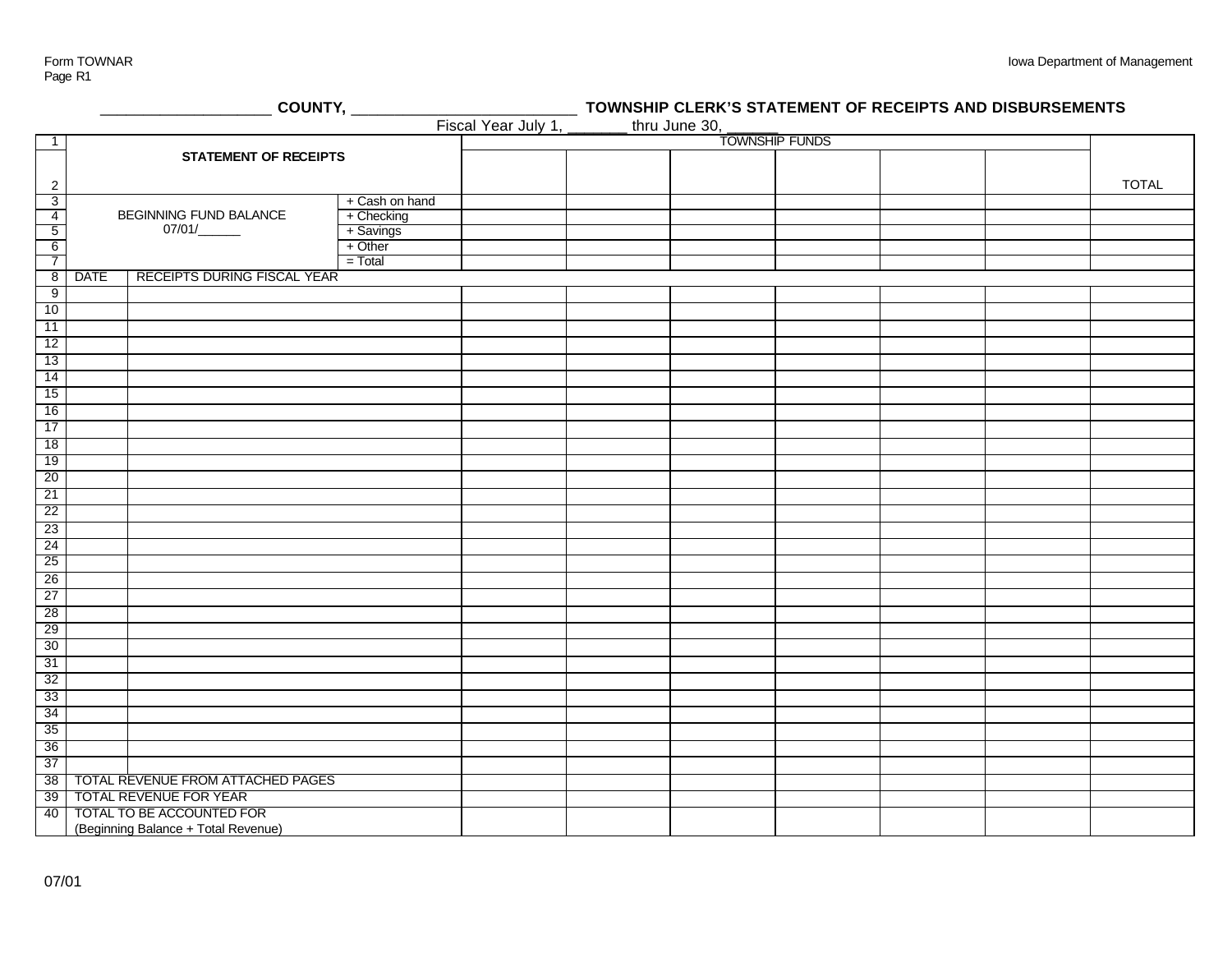\_\_\_\_\_\_\_\_\_\_\_\_\_\_\_\_\_\_\_\_ **COUNTY,** \_\_\_\_\_\_\_\_\_\_\_\_\_\_\_\_\_\_\_\_\_\_\_\_\_\_ **TOWNSHIP CLERK'S STATEMENT OF RECEIPTS AND DISBURSEMENTS**

| $\overline{1}$                    | <b>STATEMENT OF RECEIPTS</b> |                             | <b>TOWNSHIP FUNDS</b> |  |  |  |  |  |              |
|-----------------------------------|------------------------------|-----------------------------|-----------------------|--|--|--|--|--|--------------|
|                                   |                              |                             |                       |  |  |  |  |  |              |
|                                   |                              | (continued) 1 of ___        |                       |  |  |  |  |  |              |
| $\overline{2}$                    |                              |                             |                       |  |  |  |  |  | <b>TOTAL</b> |
| 3                                 | <b>DATE</b>                  | RECEIPTS DURING FISCAL YEAR |                       |  |  |  |  |  |              |
| $\overline{4}$                    |                              |                             |                       |  |  |  |  |  |              |
| $\overline{5}$                    |                              |                             |                       |  |  |  |  |  |              |
| $6\overline{6}$<br>$\overline{7}$ |                              |                             |                       |  |  |  |  |  |              |
| $\overline{8}$                    |                              |                             |                       |  |  |  |  |  |              |
| $\overline{9}$                    |                              |                             |                       |  |  |  |  |  |              |
| 10                                |                              |                             |                       |  |  |  |  |  |              |
|                                   |                              |                             |                       |  |  |  |  |  |              |
| 11                                |                              |                             |                       |  |  |  |  |  |              |
| 12                                |                              |                             |                       |  |  |  |  |  |              |
| 13                                |                              |                             |                       |  |  |  |  |  |              |
| 14                                |                              |                             |                       |  |  |  |  |  |              |
| 15                                |                              |                             |                       |  |  |  |  |  |              |
| 16                                |                              |                             |                       |  |  |  |  |  |              |
| 17                                |                              |                             |                       |  |  |  |  |  |              |
| 18                                |                              |                             |                       |  |  |  |  |  |              |
| 19                                |                              |                             |                       |  |  |  |  |  |              |
| 20                                |                              |                             |                       |  |  |  |  |  |              |
| 21                                |                              |                             |                       |  |  |  |  |  |              |
| 22                                |                              |                             |                       |  |  |  |  |  |              |
| 23                                |                              |                             |                       |  |  |  |  |  |              |
| 24                                |                              |                             |                       |  |  |  |  |  |              |
| 25                                |                              |                             |                       |  |  |  |  |  |              |
| 26                                |                              |                             |                       |  |  |  |  |  |              |
| 27                                |                              |                             |                       |  |  |  |  |  |              |
| 28                                |                              |                             |                       |  |  |  |  |  |              |
| 29                                |                              |                             |                       |  |  |  |  |  |              |
| 30                                |                              |                             |                       |  |  |  |  |  |              |
| 31                                |                              |                             |                       |  |  |  |  |  |              |
| 32                                |                              |                             |                       |  |  |  |  |  |              |
| 33                                |                              |                             |                       |  |  |  |  |  |              |
| 34                                |                              |                             |                       |  |  |  |  |  |              |
| 35                                |                              |                             |                       |  |  |  |  |  |              |
| 36                                |                              |                             |                       |  |  |  |  |  |              |
| 37                                |                              |                             |                       |  |  |  |  |  |              |
| 38                                |                              |                             |                       |  |  |  |  |  |              |
| 39                                |                              |                             |                       |  |  |  |  |  |              |
| 40                                |                              |                             |                       |  |  |  |  |  |              |
|                                   | TOTAL THIS PAGE              |                             |                       |  |  |  |  |  |              |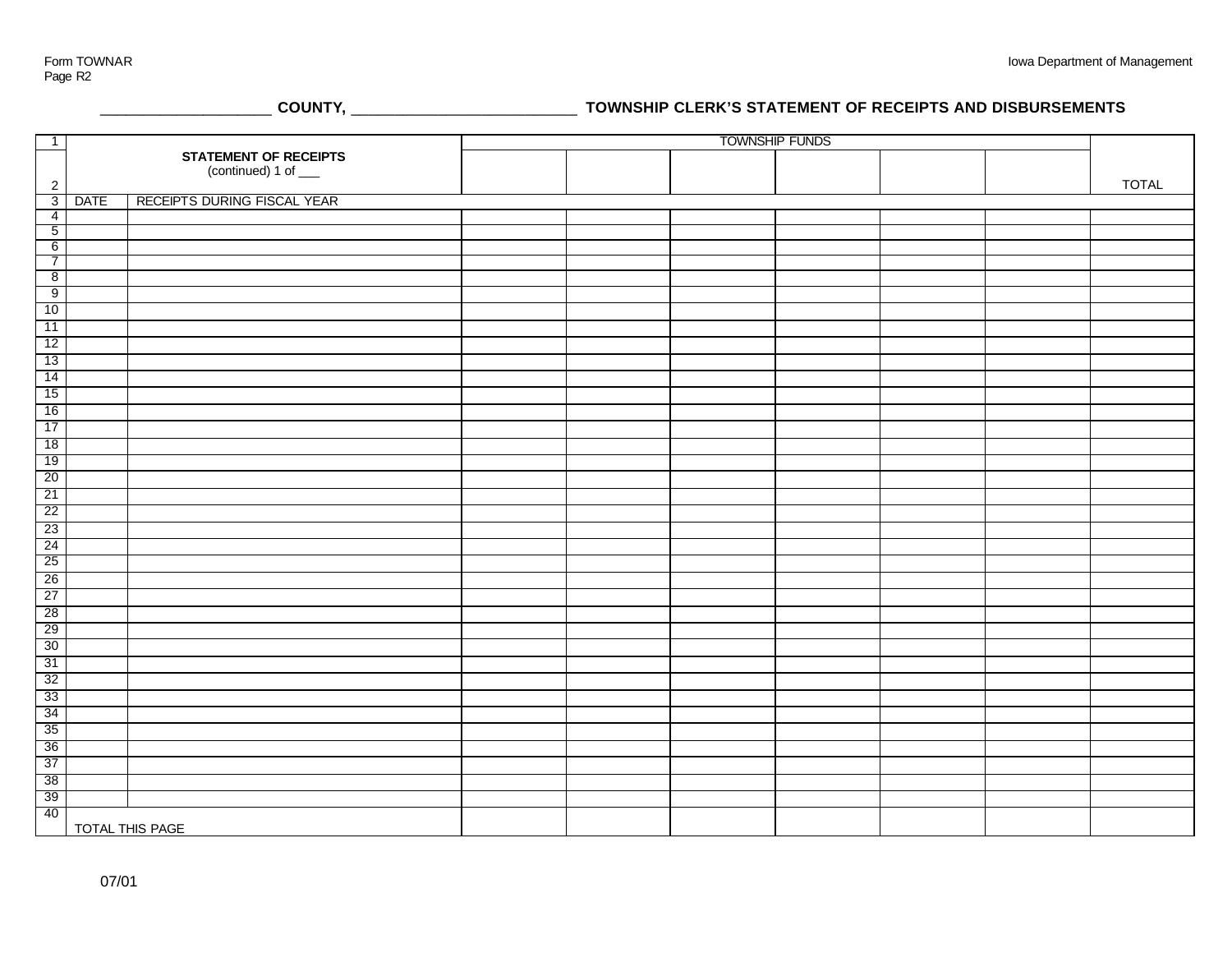# \_\_\_\_\_\_\_\_\_\_\_\_\_\_\_\_\_\_\_\_ **COUNTY,** \_\_\_\_\_\_\_\_\_\_\_\_\_\_\_\_\_\_\_\_\_\_\_\_\_\_ **TOWNSHIP CLERK'S STATEMENT OF RECEIPTS AND DISBURSEMENTS**

| $\overline{1}$                    | <b>STATEMENT OF DISBURSEMENTS</b> |                                                               |                | <b>TOWNSHIP FUNDS</b> |  |  |  |  |  |              |
|-----------------------------------|-----------------------------------|---------------------------------------------------------------|----------------|-----------------------|--|--|--|--|--|--------------|
|                                   |                                   |                                                               |                |                       |  |  |  |  |  |              |
|                                   |                                   |                                                               |                |                       |  |  |  |  |  |              |
| $\sqrt{2}$                        |                                   |                                                               |                |                       |  |  |  |  |  | <b>TOTAL</b> |
| 3                                 | <b>DATE</b>                       | DISBURSEMENTSS DURING FISCAL YEAR                             |                |                       |  |  |  |  |  |              |
| $\overline{4}$                    |                                   |                                                               |                |                       |  |  |  |  |  |              |
| $\overline{5}$                    |                                   |                                                               |                |                       |  |  |  |  |  |              |
| $6\overline{6}$<br>$\overline{7}$ |                                   |                                                               |                |                       |  |  |  |  |  |              |
| 8                                 |                                   |                                                               |                |                       |  |  |  |  |  |              |
| 9                                 |                                   |                                                               |                |                       |  |  |  |  |  |              |
| 10                                |                                   |                                                               |                |                       |  |  |  |  |  |              |
| 11                                |                                   |                                                               |                |                       |  |  |  |  |  |              |
|                                   |                                   |                                                               |                |                       |  |  |  |  |  |              |
| 12                                |                                   |                                                               |                |                       |  |  |  |  |  |              |
| 13                                |                                   |                                                               |                |                       |  |  |  |  |  |              |
| 14                                |                                   |                                                               |                |                       |  |  |  |  |  |              |
| 15                                |                                   |                                                               |                |                       |  |  |  |  |  |              |
| 16                                |                                   |                                                               |                |                       |  |  |  |  |  |              |
| 17                                |                                   |                                                               |                |                       |  |  |  |  |  |              |
| 18                                |                                   |                                                               |                |                       |  |  |  |  |  |              |
| 19                                |                                   |                                                               |                |                       |  |  |  |  |  |              |
| 20                                |                                   |                                                               |                |                       |  |  |  |  |  |              |
| 21                                |                                   |                                                               |                |                       |  |  |  |  |  |              |
| 22                                |                                   |                                                               |                |                       |  |  |  |  |  |              |
| 23                                |                                   |                                                               |                |                       |  |  |  |  |  |              |
| 24                                |                                   |                                                               |                |                       |  |  |  |  |  |              |
| 25                                |                                   |                                                               |                |                       |  |  |  |  |  |              |
| 26                                |                                   |                                                               |                |                       |  |  |  |  |  |              |
| 27                                |                                   |                                                               |                |                       |  |  |  |  |  |              |
| 28                                |                                   |                                                               |                |                       |  |  |  |  |  |              |
| 29                                |                                   |                                                               |                |                       |  |  |  |  |  |              |
| 30                                |                                   |                                                               |                |                       |  |  |  |  |  |              |
| 31                                |                                   |                                                               |                |                       |  |  |  |  |  |              |
| 32                                |                                   |                                                               |                |                       |  |  |  |  |  |              |
| 33                                |                                   | TOTAL DISBURSEMENTS FROM ATTACHED PAGES                       |                |                       |  |  |  |  |  |              |
| 34                                |                                   | TOTAL DISBURSEMENTS FOR YEAR                                  |                |                       |  |  |  |  |  |              |
| 35                                |                                   |                                                               | + Cash on hand |                       |  |  |  |  |  |              |
| 36                                |                                   | ENDING FUND BALANCE                                           | + Checking     |                       |  |  |  |  |  |              |
| 37                                |                                   |                                                               | + Savings      |                       |  |  |  |  |  |              |
| 38                                |                                   | 06/30/____                                                    | + Other        |                       |  |  |  |  |  |              |
| 39                                |                                   |                                                               | $=$ Total      |                       |  |  |  |  |  |              |
| 40                                |                                   | TOTAL TO BE ACCOUNTED FOR                                     |                |                       |  |  |  |  |  |              |
|                                   |                                   | Total Disbursements + Ending Balance (must = Page R1 line 40) |                |                       |  |  |  |  |  |              |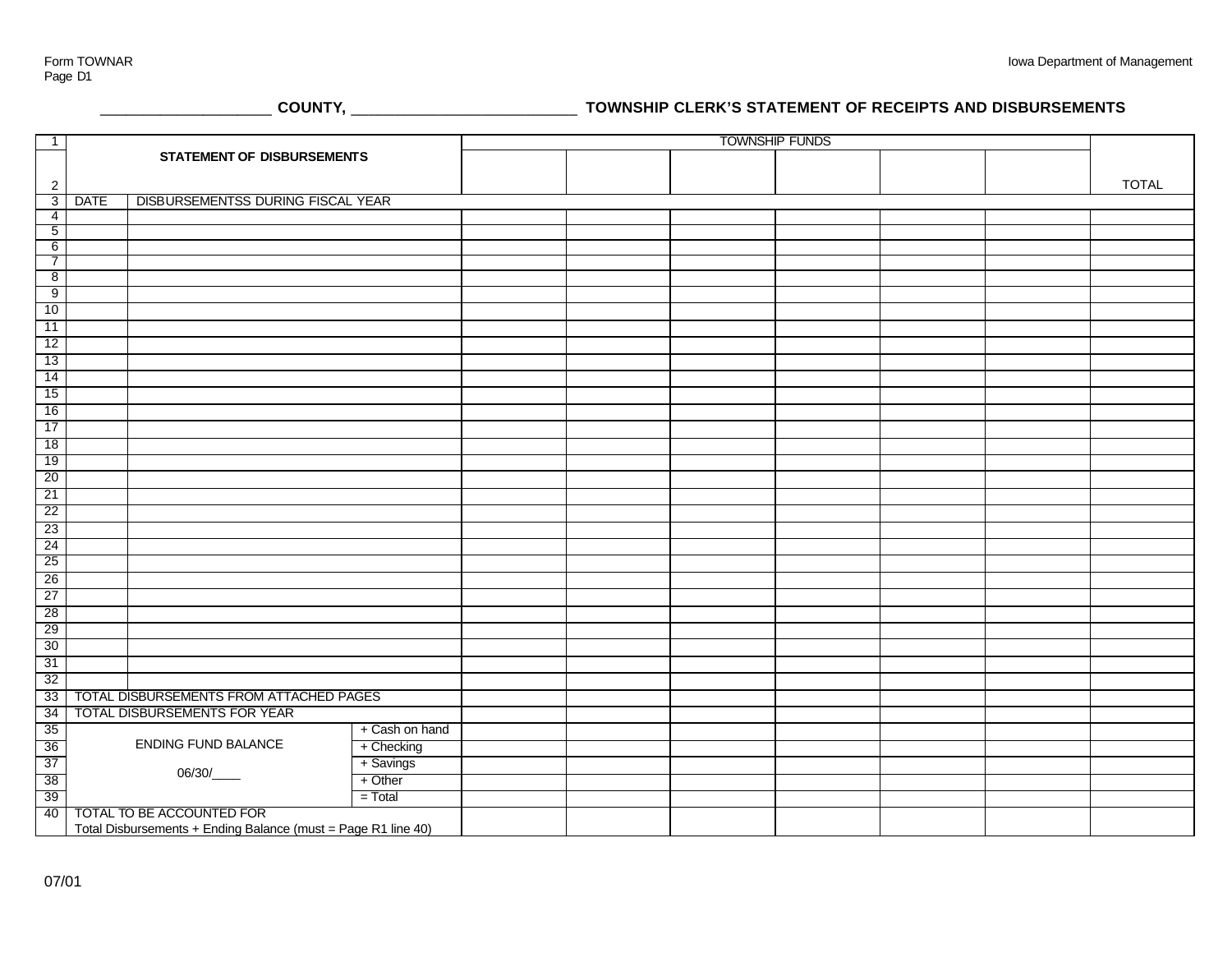\_\_\_\_\_\_\_\_\_\_\_\_\_\_\_\_\_\_\_\_ **COUNTY,** \_\_\_\_\_\_\_\_\_\_\_\_\_\_\_\_\_\_\_\_\_\_\_\_\_\_ **TOWNSHIP CLERK'S STATEMENT OF RECEIPTS AND DISBURSEMENTS**

| $\overline{1}$                    |                            |                                  | <b>TOWNSHIP FUNDS</b> |  |  |  |  |  |              |
|-----------------------------------|----------------------------|----------------------------------|-----------------------|--|--|--|--|--|--------------|
|                                   | STATEMENT OF DISBURSEMENTS |                                  |                       |  |  |  |  |  |              |
|                                   |                            | (continued) 1 of ___             |                       |  |  |  |  |  |              |
| $\overline{2}$                    |                            |                                  |                       |  |  |  |  |  | <b>TOTAL</b> |
| $\overline{3}$                    | <b>DATE</b>                | DISBURSEMENTS DURING FISCAL YEAR |                       |  |  |  |  |  |              |
| $\overline{4}$                    |                            |                                  |                       |  |  |  |  |  |              |
| $\overline{5}$<br>$6\overline{6}$ |                            |                                  |                       |  |  |  |  |  |              |
| $\overline{7}$                    |                            |                                  |                       |  |  |  |  |  |              |
| 8                                 |                            |                                  |                       |  |  |  |  |  |              |
| 9                                 |                            |                                  |                       |  |  |  |  |  |              |
| 10                                |                            |                                  |                       |  |  |  |  |  |              |
| 11                                |                            |                                  |                       |  |  |  |  |  |              |
| 12                                |                            |                                  |                       |  |  |  |  |  |              |
| 13                                |                            |                                  |                       |  |  |  |  |  |              |
| 14                                |                            |                                  |                       |  |  |  |  |  |              |
| 15                                |                            |                                  |                       |  |  |  |  |  |              |
|                                   |                            |                                  |                       |  |  |  |  |  |              |
| 16                                |                            |                                  |                       |  |  |  |  |  |              |
| 17                                |                            |                                  |                       |  |  |  |  |  |              |
| 18                                |                            |                                  |                       |  |  |  |  |  |              |
| 19                                |                            |                                  |                       |  |  |  |  |  |              |
| 20                                |                            |                                  |                       |  |  |  |  |  |              |
| 21                                |                            |                                  |                       |  |  |  |  |  |              |
| 22                                |                            |                                  |                       |  |  |  |  |  |              |
| 23                                |                            |                                  |                       |  |  |  |  |  |              |
| 24                                |                            |                                  |                       |  |  |  |  |  |              |
| 25                                |                            |                                  |                       |  |  |  |  |  |              |
| 26                                |                            |                                  |                       |  |  |  |  |  |              |
| 27                                |                            |                                  |                       |  |  |  |  |  |              |
| 28                                |                            |                                  |                       |  |  |  |  |  |              |
| 29                                |                            |                                  |                       |  |  |  |  |  |              |
| 30                                |                            |                                  |                       |  |  |  |  |  |              |
| 31                                |                            |                                  |                       |  |  |  |  |  |              |
| 32                                |                            |                                  |                       |  |  |  |  |  |              |
| 33                                |                            |                                  |                       |  |  |  |  |  |              |
| 34                                |                            |                                  |                       |  |  |  |  |  |              |
| 35                                |                            |                                  |                       |  |  |  |  |  |              |
| 36                                |                            |                                  |                       |  |  |  |  |  |              |
| 37                                |                            |                                  |                       |  |  |  |  |  |              |
| 38                                |                            |                                  |                       |  |  |  |  |  |              |
| 39                                |                            |                                  |                       |  |  |  |  |  |              |
| 40                                |                            |                                  |                       |  |  |  |  |  |              |
|                                   | TOTAL THIS PAGE            |                                  |                       |  |  |  |  |  |              |